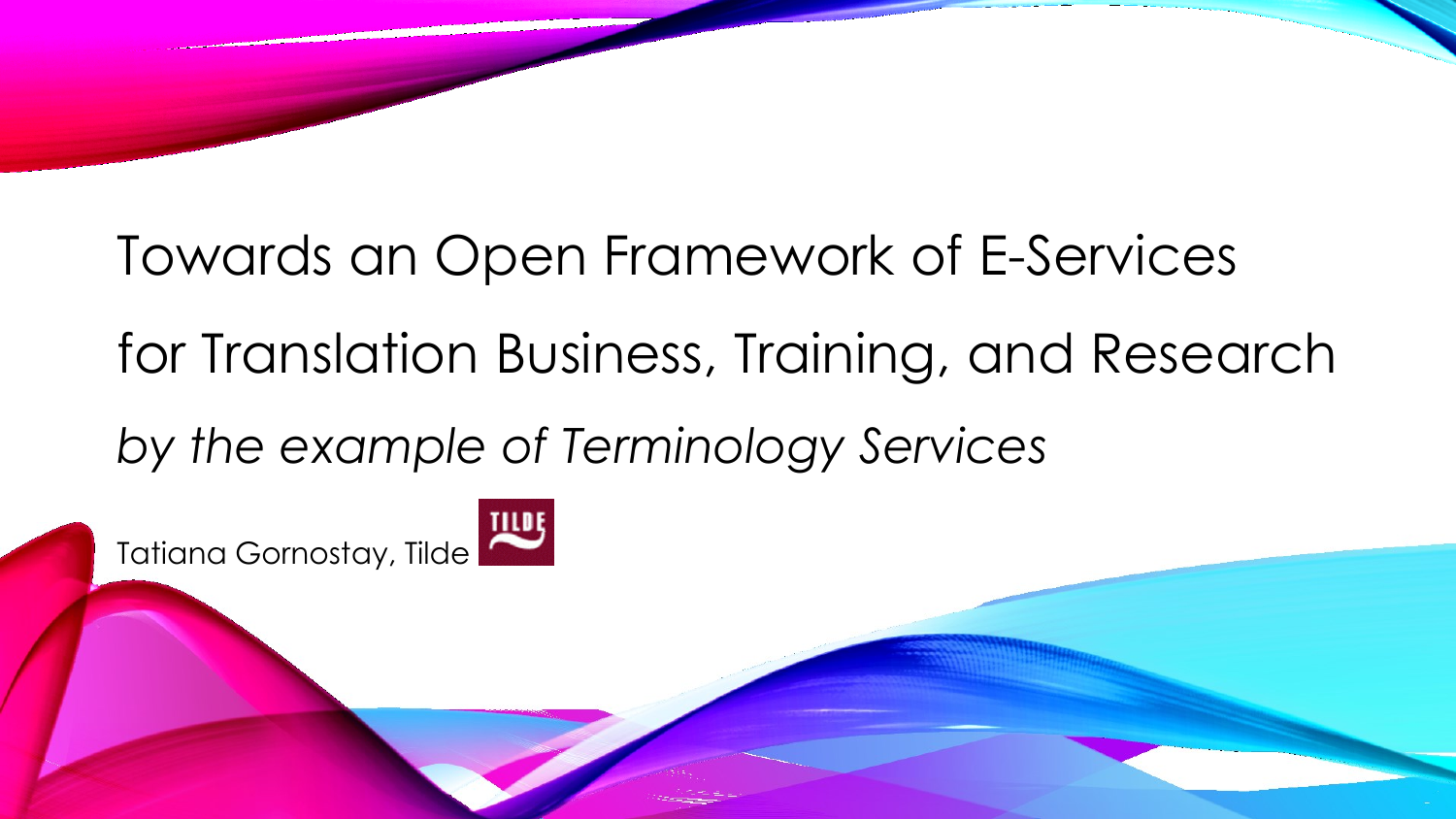# Open framework of e-services for translation

Open

Based on open standards

Free for research and freemium for businesses

Framework

Reusable APIs and flexible GUIs

E-Services

Friendly, Human2Human

**Translation** 

As one complex step of even more complex chain of steps

Cross-Disciplinary

Knowledge, Language, WWW – joint strategies & cooperation

Cross-Sector

Business, Academia, Freelance (if not included in business), Public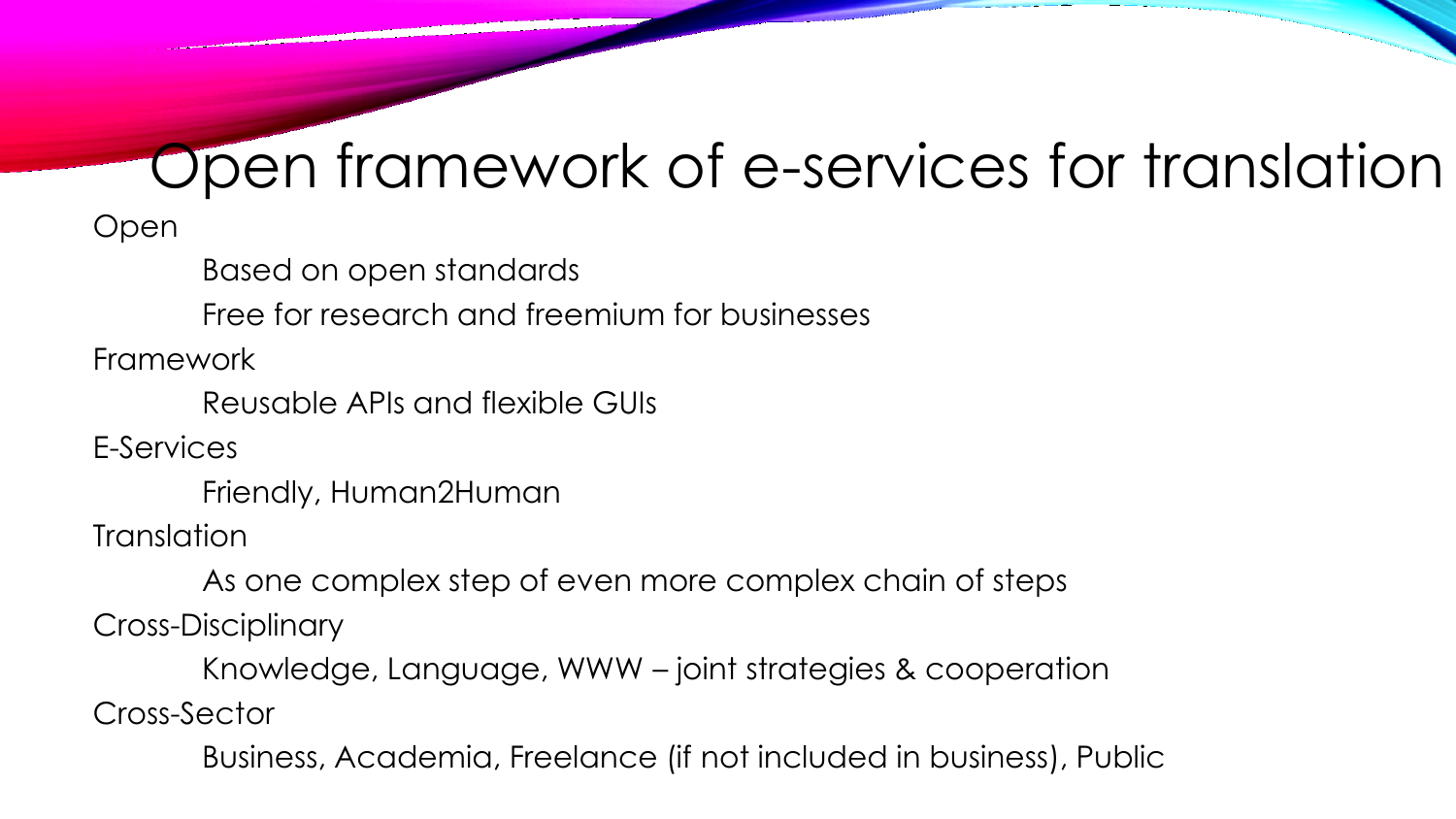## Terminology

Background: Terminology is at the very heart of professional language  $terminology consistency \rightarrow successful communication$ 

Challenge: Ensure consistency with open cross-disciplinary standards and recommendations

Impact: Extending existing terminology tools to terminology services Availability and discoverability of terminology Reuse in content processing Increase in competitiveness of SMEs in localization Human, CAT & MT quality improvement

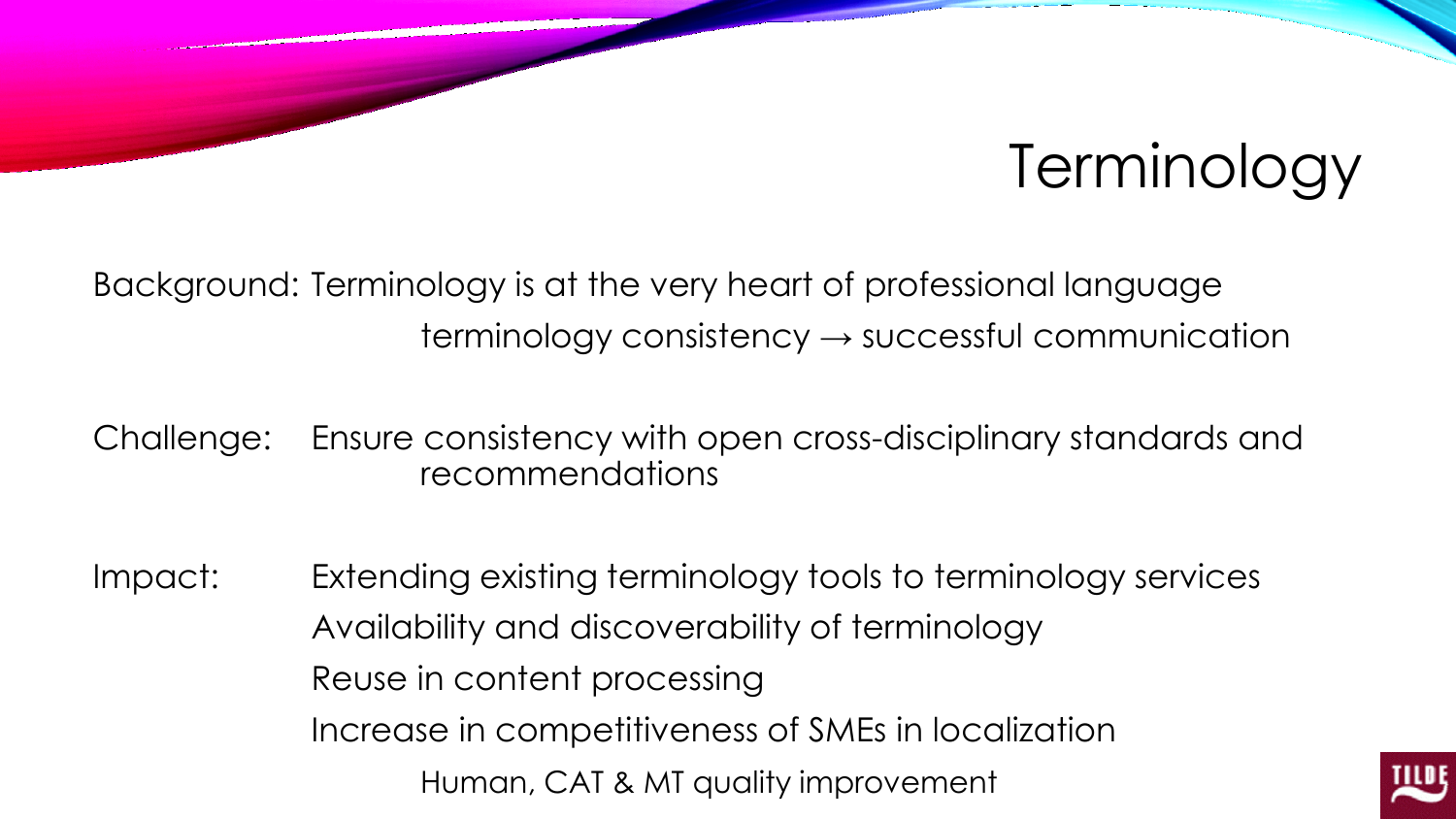# Terminology Service

Terminology as a Service  $\checkmark$ search  $\checkmark$ Identification  $\checkmark$  extraction  $\checkmark$  visualisation lookup refinement & approval sharing & collaboration publishing import/export

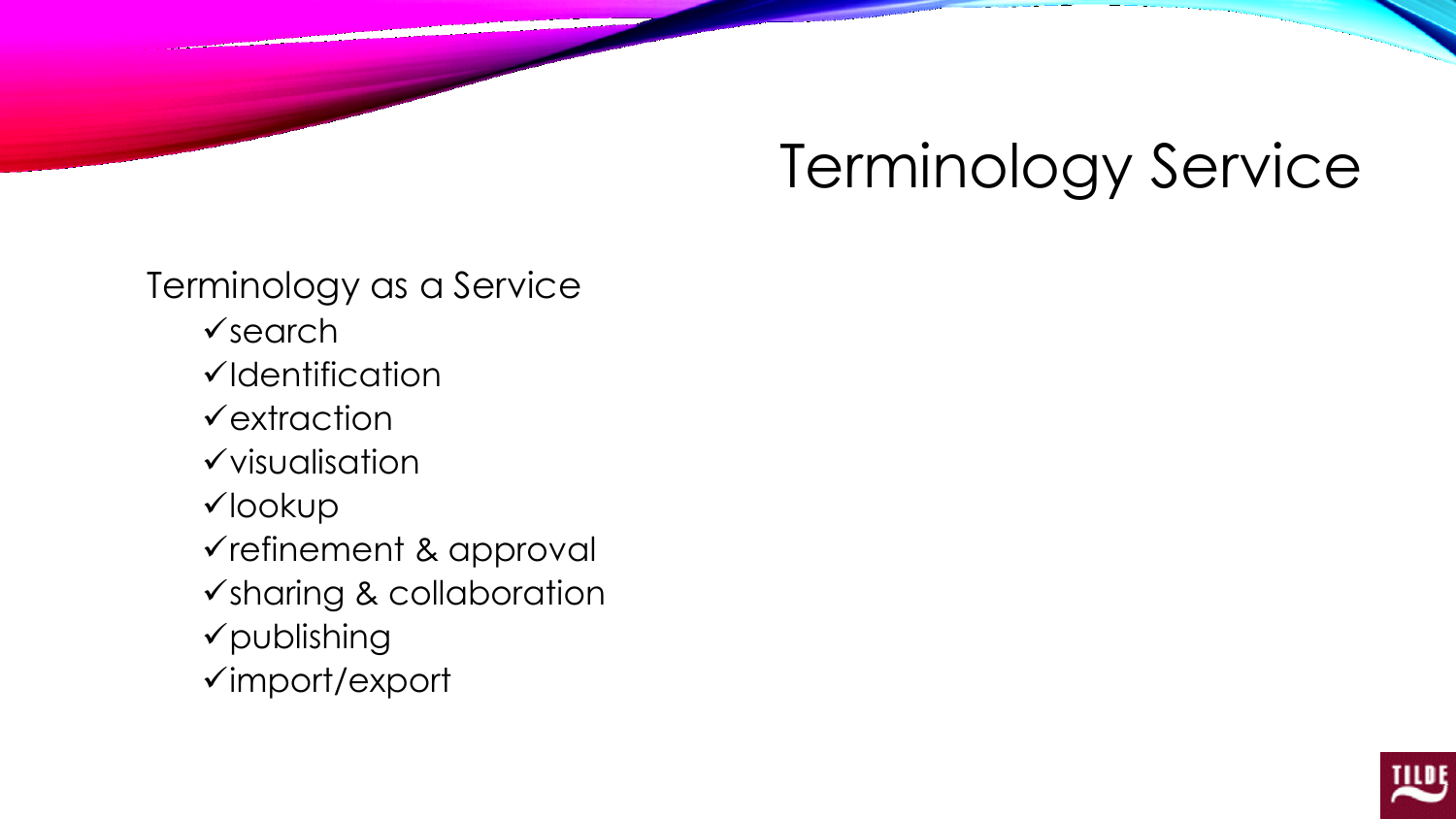

| Tas | Terminology as a Service<br><b>Beta</b> |  |                              |  | Log in / Sign up |
|-----|-----------------------------------------|--|------------------------------|--|------------------|
|     |                                         |  |                              |  |                  |
|     |                                         |  |                              |  |                  |
|     | Search term                             |  | Search                       |  |                  |
|     |                                         |  | Advanced Search <sup>O</sup> |  |                  |

#### Welcome to the Cloud Services for Terminology Work

- Search terminology in various sources
- Identify term candidates in your documents and extract them automatically
- Look up translation candidates in various sources
- Refine and approve terms and their translations
- Share your terminology with other users
- Collaborate with your friends & colleagues
- Use your terminology in other working environment



Watch introduction video on YouTube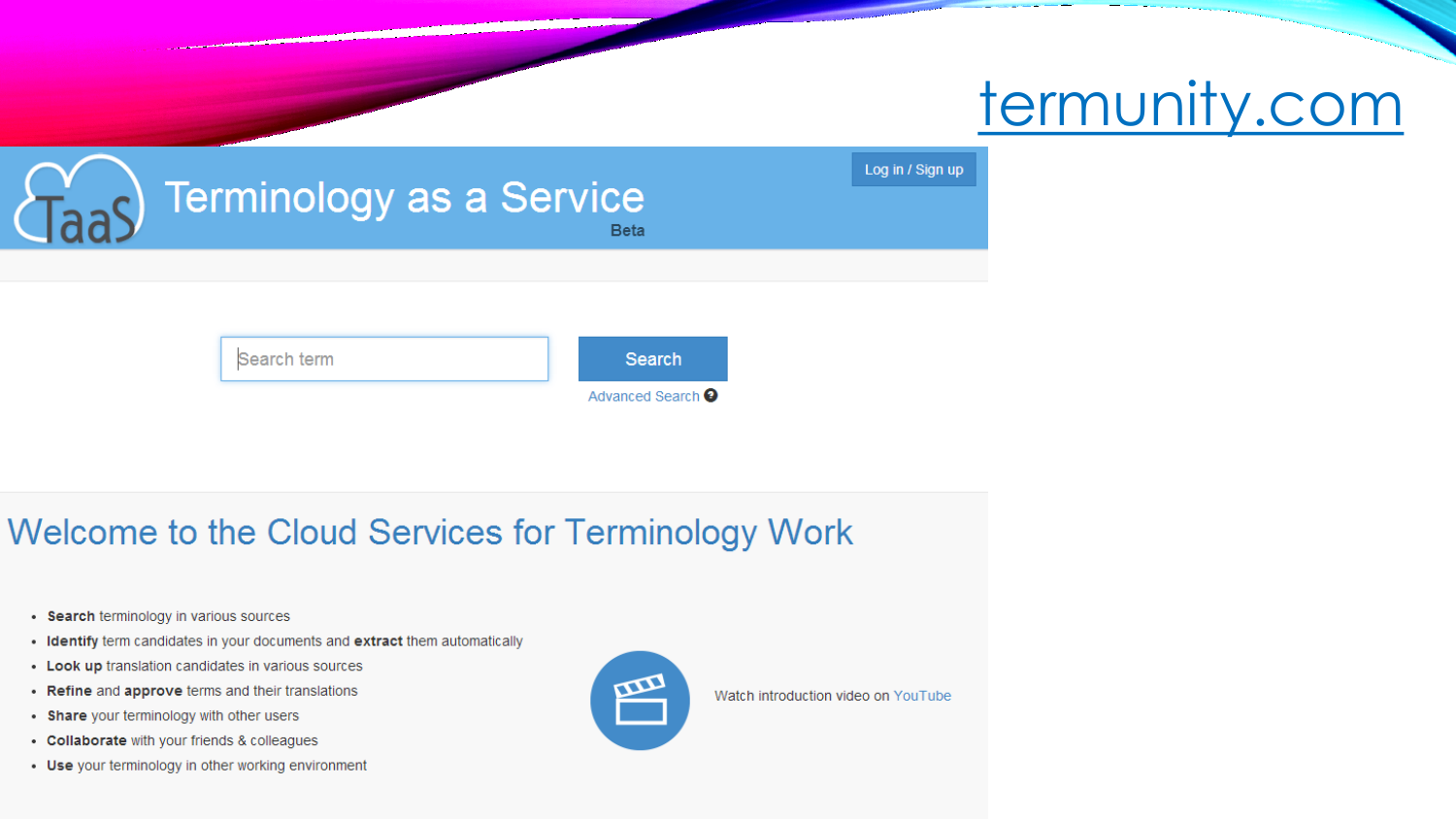### taws.tilde.com



Home

About

Contact





#### ITS 2.0 Enriched **Terminology Annotation Showcase**

Welcome to the Terminology Annotation Showcase. The showcase allows you to automatically annotate terminology in ITS 2.0 enriched content in HTML5, XLIFF and plaintext formats.

ITS 2.0 content analysis and terminology annotation are performed by a dedicated Terminology Annotation Web Service API - a Web-based interface for statistical term candidate annotation using state-of-the-art methods as well as term bank based term candidate annotation using terminology resources from EuroTermBank.

The Terminology Annotation Web Service API can be integrated in various natural language processing workflows, for instance, machine translation, localization, terminology management and other tasks that may benefit from automatic terminology annotation.

Select one of the options below to annotate terminology in plaintext, HTML5 or XLIFF content.

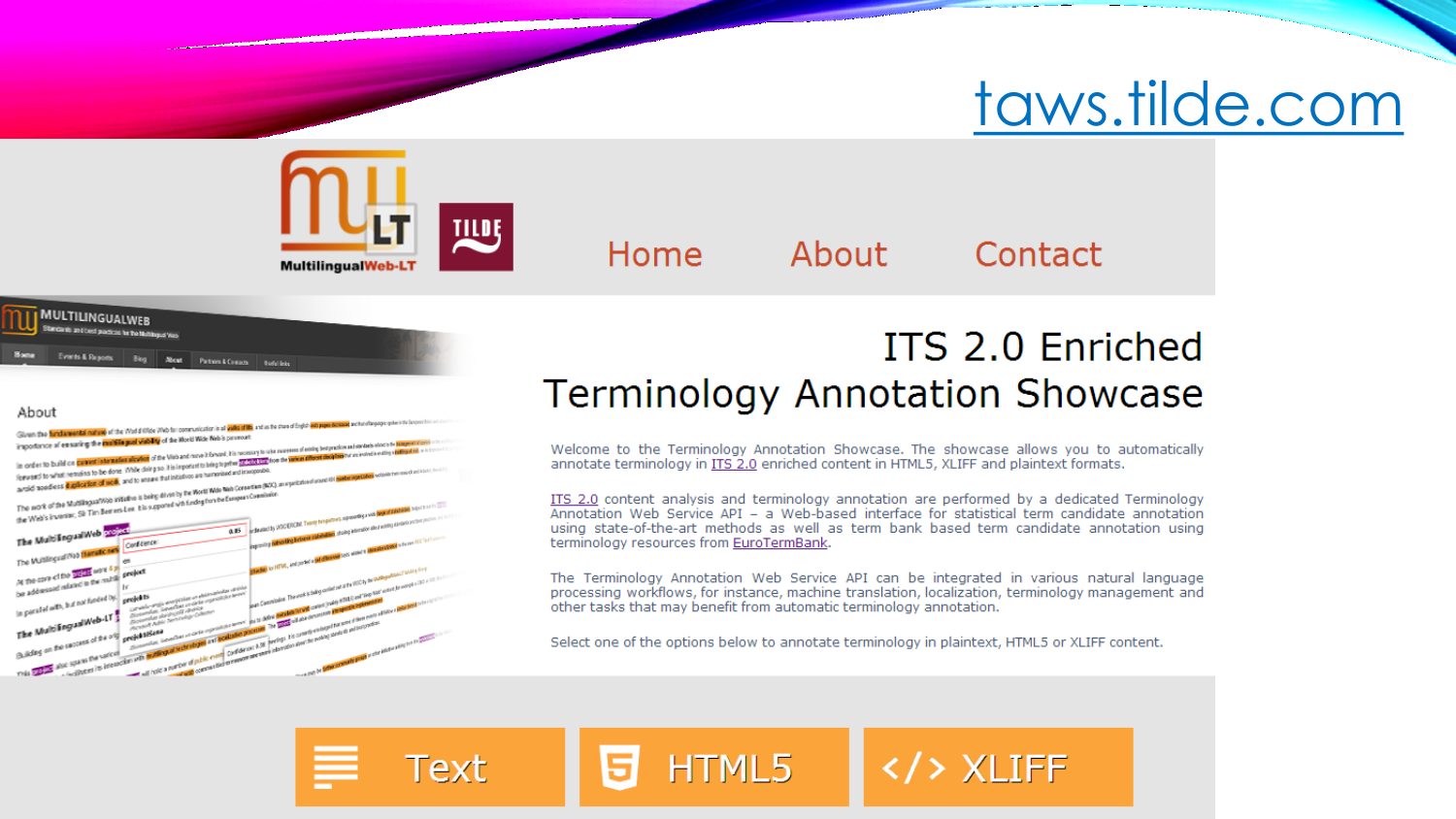### Lessons learnt

Users: Terminology is strategic competence for businesses Need for open terminology resources and IPR clarity Need for user feedback (good example – LIDER survey)

Resources: Fragmentation, availability, consistency, interoperability of resources & services

Standards: Weak support for WEB 3.0 WEB can benefit from terminology services

Technology: Application of proposed solutions Weak awareness